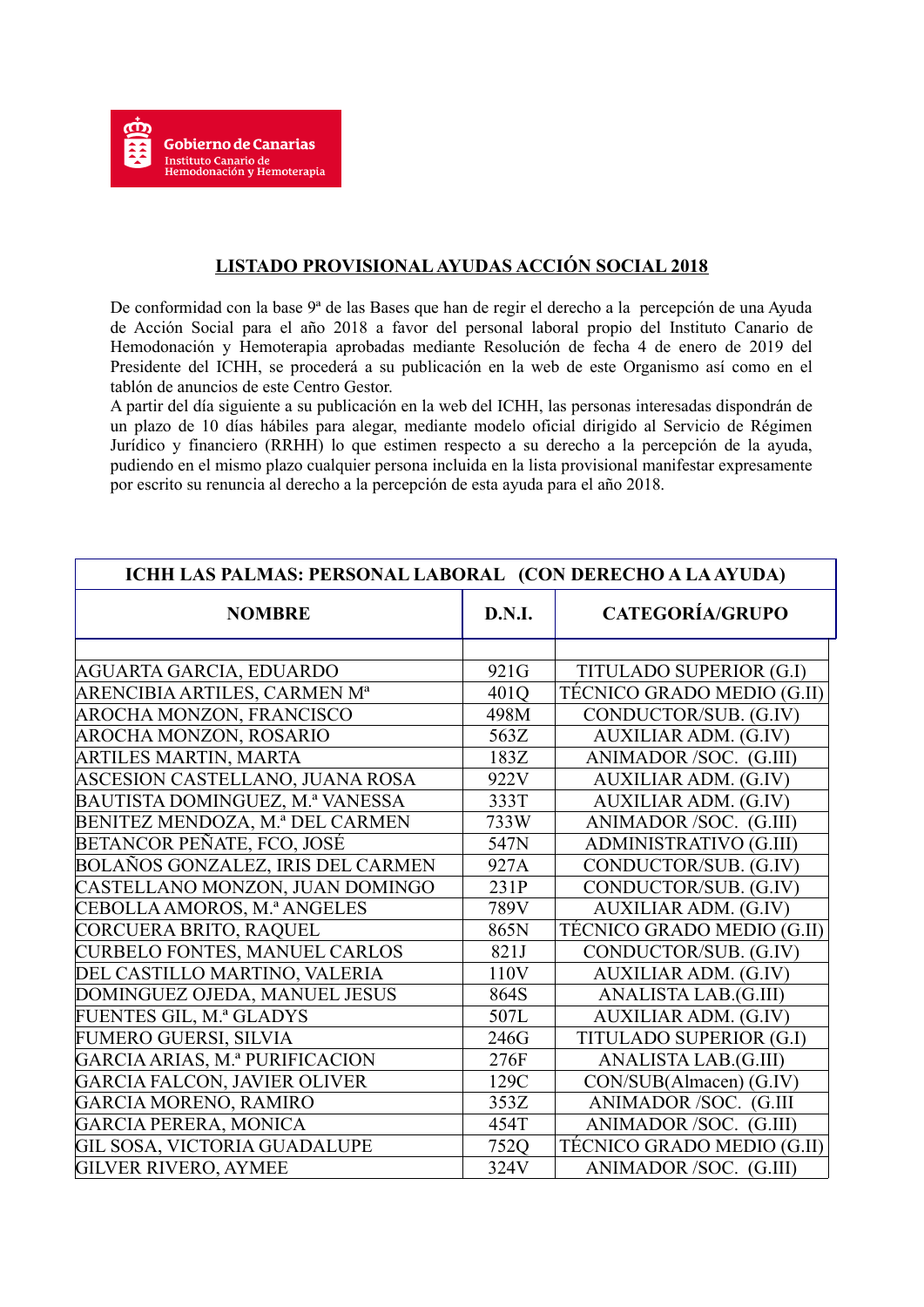

| <b>GONZALEZ LEON, M.ª CARMEN</b>        | 186A | TITULADO SUPERIOR (G.I)     |
|-----------------------------------------|------|-----------------------------|
| <b>GONZALEZ SARMIENTO, M.ª NANCI</b>    | 190N | ANALISTA LAB.(G.III)        |
| <b>GUERRA MELIAN, ANGELES</b>           | 100D | TÉCNICO GRADO MEDIO (G.II)  |
| HEREDIA FUMERO, M.ª PAOLA               | 603S | TITULADO SUPERIOR (G.I)     |
| HERNANDEZ SANTANA, JUAN FCO             | 216Q | TITULADO SUPERIOR (G.I)     |
| HERRERA SANCHEZ, ZORAIDA                | 702V | <b>AUXILIAR ADM. (G.IV)</b> |
| IZQUIERDO MONTESDEOCA, ABIAN            | 550G | TÉCNICO GRADO MEDIO (G.II)  |
| MACIAS MENDOZA, MARTIN                  | 536Q | CONDUCTOR/SUB. (G.IV        |
| <b>MARRERO RODRIGUEZ MARCOS REMIGIO</b> | 588D | TITULADO SUPERIOR (G.I)     |
| MERCADILLO GONZALEZ, MARIA              | 019M | TITULADO SUPERIOR (G.I)     |
| MONSALVE CAMACHO, NIDIA MERCEDES        | 496D | TÉCNICO GRADO MEDIO (G.II)  |
| MONTENEGRO VACA, TANIA AIMETH           | 606J | TÉCNICO GRADO MEDIO (G.II)  |
| MORALES GONZALEZ, SERGIO IGNACIO        | 115F | CONDUCTOR/SUB. (G.IV)       |
| MOYA JULIAN, ANGEL                      | 702C | TITULADO SUPERIOR (G.I)     |
| MOYO ALAMO, JOSE CARLOS                 | 252M | ANIMADOR/SOC. (G.III)       |
| NAVARRO JIMENEZ, JUANA ROSA             | 026E | ANIMADOR/SOC. (G.III)       |
| NIEVES PLA, IVETTE                      | 797V | TITULADO SUPERIOR (G.I)     |
| NUEZ SANTANA, ESTHER LIDIA              | 369M | TÉCNICO GRA MEDIO (G.II)    |
| PADRON NAVARRO, M.ª JESUS               | 917Z | <b>AUXILIAR ADM. (G.IV)</b> |
| PALEO MELIAN, CATALINA                  | 273W | <b>AUXILIAR ADM. (G.IV)</b> |
| PEREZ GARCIA, M.ª PILAR                 | 853Y | ANIMADOR/SOC. (G.III)       |
| PEREZ GOMEZ, MIGUEL ANGEL               | 999B | TÉCNICO GRADO MEDIO (G.II)  |
| PEREZ SANTANA, M.ª ISABEL               | 223F | ANALISTA LAB.(G.III)        |
| PIREZ SANTANA, ARUMA                    | 909Y | ANIMADOR/SOC. (G.III)       |
| PRIETO ESPINO, CARLOS                   | 115D | TEC.MANTENIMIENTO (G.IV)    |
| QUEVEDO RAMIREZ, VICTORIANO             | 818N | <b>AUXILIAR ADM. (G.IV)</b> |
| RAMIREZ CRUZ, JUAN CARLOS               | 826R | CONDUCTOR/SUB. (G.IV)       |
| RAMIREZ SANTANA, JORDY                  | 429G | ANIMADOR/SOC. (G.III)       |
| REYES CABRERA, IDAIRA                   | 320B | TÉCNICO GRADO MEDIO (G.II)  |
| REYES TRUJILLO, LORENZO JAVIER          | 597E | CONDUCTOR/SUB. (G.IV)       |
| RIVERO VEGA, INGRID CORINA              | 841R | ANIMADOR/SOC. (G.III)       |
| RODRIGUEZ SOSA, FCO. JAVIER             | 593M | TÉCNICO GRADO MEDIO (G.II)  |
| <b>SANCHEZ DARIAS, RUBEN</b>            | 499X | TÉCNICO GRADO MEDIO (G.II)  |
| SANTAN DIAZ, JOSE ANTONIO               | 242V | CONDUCTOR/SUB. (G.IV)       |
| SANTANA GARRIDO, ANGHARAD YAIZA         | 068S | ANALISTA LAB.(G.III)        |
| SANTANA PADILLA, VICTOR MANUEL          | 334L | CONDUCTOR/SUB. (G.IV)       |
| SANTANA SANTANA, SANTIAGO               | 148G | CONDUCTOR/SUB. (G.IV)       |
| SARMIENTO PERDOMO RAQUEL                | 920M | TECNICO GRADO MEDIO (G.II)  |
| SARMIENTO SOSA, ANTONIA TERESA          | 413W | ANIMADOR/SOC. (G.III)       |
| SARMIENTO SOSA, M.ª ZAIDA               | 047B | ANALISTA LAB.(G.III)        |
| SUAREZ HERNANDEZ, CARMEN LUZ            | 079Q | ANALISTA LAB.(G.III)        |
| SUAREZ RIVERO, ADRIANA JESUS            | 008G | TITULADO SUPERIOR (G.I)     |
| SUAREZ RODRIGUEZ, CARLOS JAVIER         | 982S | TITULADO SUPERIOR (G.I)     |
| SUAREZ SANTANA, ANGELES                 | 890C | CONDUCTOR/SUB. (G.IV)       |
| TEJERA ABREU, M.ª DEL PINO              | 685X | TÉCNICO GRADO MEDIO (G.II)  |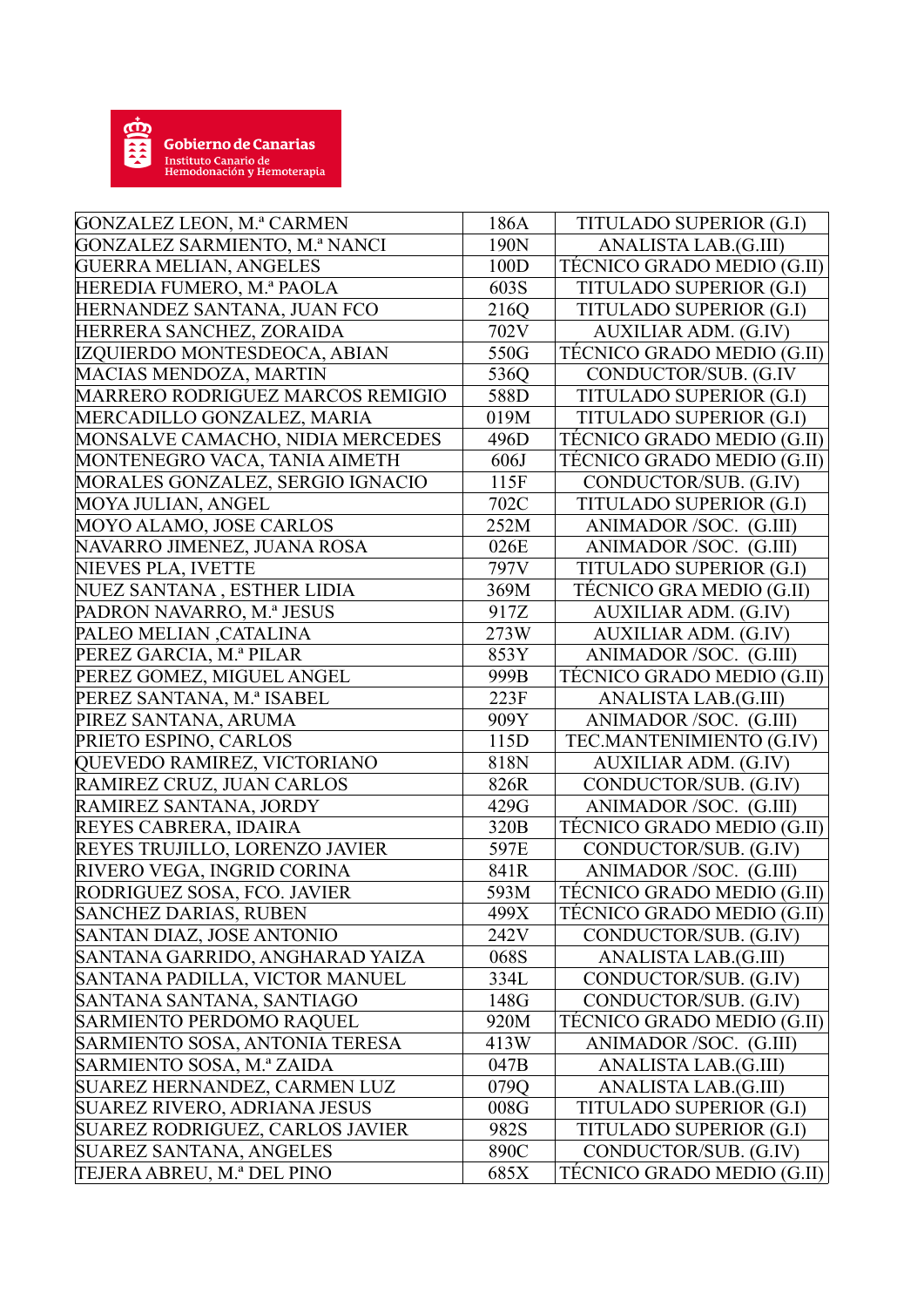

| TEJERINA BUSTILLO, DAVID       | 883B | TECNICO GRADO MEDIO (G.II) |
|--------------------------------|------|----------------------------|
| <b>VEGA CASTELLANO, NERIDA</b> | 738N | ANALISTA LAB.(G.III)       |

| ICHH LAS PALMAS : PERSONAL LABORAL (EXCLUIDOS)<br>1.- Al no cumplir periodo mínimo de 6 meses (180 días) |                  |                             |  |
|----------------------------------------------------------------------------------------------------------|------------------|-----------------------------|--|
| <b>NOMBRE</b>                                                                                            | <b>D.N.I.</b>    | <b>CATEGORÍA/GRUPO</b>      |  |
| CASTELLANO ORTIZ, M.ª CELESTE                                                                            | 621 <sub>B</sub> | ANALISTA LAB.(G.III)        |  |
| DIAZ ALMEIDA, ANA BELEN                                                                                  | 686N             | TÉCNICO GRADO MEDIO (G.II)  |  |
| <b>GUERRA MELIAN, DEYCY UMARA</b>                                                                        | 100V             | ANIMADOR/SOC. (G.III)       |  |
| IGLESIAS SANCHEZ, ANA CAROLINA                                                                           | 295W             | TITULADO SUPERIOR (G.I)     |  |
| MAHBUBANI CURBELO, CORINE                                                                                | 058G             | TÉCNICO GRADO MEDIO (G.II)  |  |
| ORTIZ FLEITAS, M.ª TERESA                                                                                | 533F             | <b>AUXILIAR ADM. (G.IV)</b> |  |

| ICHH TENERIFE: PERSONAL LABORAL (CON DERECHO A LA AYUDA) |        |                             |  |
|----------------------------------------------------------|--------|-----------------------------|--|
| <b>NOMBRE</b>                                            | D.N.I. | <b>CATEGORÍA/GRUPO</b>      |  |
| AFONSO BARBER, M.ª ALEJANDRA                             | 543T   | ANIMADOR/SOC. (G.III)       |  |
| AFONSO SUAREZ, M.ª JOSE                                  | 977Y   | ANALISTA LAB.(G.III)        |  |
| ALMEIDA VEGA, TAMARA                                     | 478Z   | ANALISTA LAB.(G.III)        |  |
| ALMENARA HERNANDEZ, JOSE JAVIER                          | 366C   | CONDUCTOR/SUB. (G.IV)       |  |
| <b>ARTILES DORTA, RAQUEL Mª</b>                          | 869M   | TÉCNICO GRADO MEDIO (G.II)  |  |
| BENITO HERNANDEZ, M.ª LUISA                              | 652Q   | <b>AUXILIAR ADM. (G.IV)</b> |  |
| BETHENCOURT GOMEZ, AIRAM                                 | 580L   | CONDUCTOR/SUB. (G.IV)       |  |
| <b>BUSTOS RODRIGUEZ, OBDULIA Mª</b>                      | 310S   | TÉCNICO GRADO MEDIO (G.II   |  |
| CASERO ESCALANTE. PATRICIA                               | 641M   | <b>AUXILIAR ADM. (G.IV)</b> |  |
| CASTAÑEDA PEREZ, M.ª LUISA                               | 403N   | ANALISTA LAB.(G.III)        |  |
| CHAVEZ RODRIGUEZ, M.ª ISABEL                             | 886E   | TITULADO SUPERIOR (G.I)     |  |
| CONDE DIAZ, ROSA Mª                                      | 919J   | TÉCNICO GRADO MEDIO (G.II)  |  |
| <b>CUESTA SOTO, ELENA</b>                                | 113F   | CONDUCTOR/SUB. (G.IV)       |  |
| DE FRANCISCO DOMINGUEZ, BEATRIZ                          | 272D   | ANALISTA LAB.(G.III)        |  |
| DE LEON PEREZ, JUAN CARLOS                               | 056G   | CONDUCTOR/SUB. (G.IV)       |  |
| DIAZ GOMEZ, M.ª CANDELARIA                               | 208B   | <b>AUXILIAR ADM. (G.IV)</b> |  |
| DIAZ GOMEZ, SORAYA                                       | 022V   | ANALISTA LAB.(G.III)        |  |
| DOMINGUEZ FELIPE, NIDIA                                  | 638T   | TÉCNICO GRADO MEDIO (G.II)  |  |
| ESPINOSA VERA, JOSE ANASTASIO                            | 842R   | OFICIAL ALMACEN (G.IV)      |  |
| ESTEVEZ BARRIOS, JUAN JESÚS                              | 031V   | <b>AUXILIAR ADM. (G.IV)</b> |  |
| ESTEVEZ TEJERA, BEATRIZ                                  | 877T   | <b>AUXILIAR ADM. (G.IV)</b> |  |
| ESTEVEZ TEJERA, LUZ SONIA                                | 384R   | ANALISTA LAB.(G.III)        |  |
| EXPOSITO CASANOVA, JUAN LUIS                             | 164L   | CONDUCTOR/SUB. (G.IV)       |  |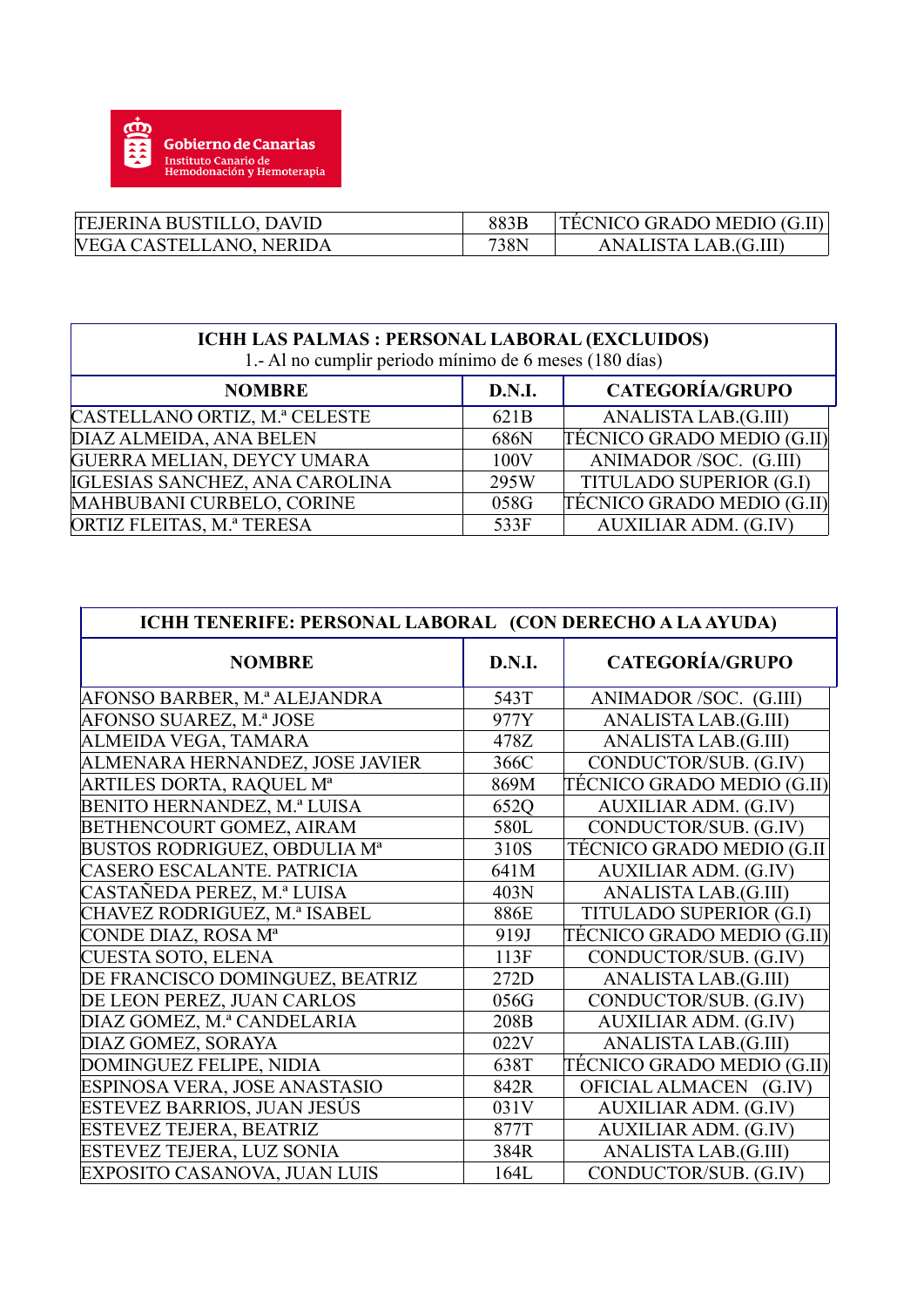

| TÉCNICO GRADO MEDIO (G.II)<br>FERNANDEZ GARCIA, DULCE Mª<br>619Z<br>FIGUEROA GONZALEZ, ANA Mª<br>176F<br><b>AUXILIAR ADM. (G.IV)</b><br>GALLEGO SANTIBAÑEZ, INGRID L.<br>082N<br><b>AUXILIAR ADM. (G.IV)</b><br><b>GARABOTE PLASENCIA, M.ª DEL CARMEN</b><br>021T<br><b>AUXILIAR ADM. (G.IV)</b><br>GARCIA HERRERA, INMACULADA<br>368G<br>ANIMADOR/SOC. (G.III)<br>688A<br>ANALISTA LAB.(G.III)<br><b>GOMEZ DE LA ROSA, ANDRES</b><br>GOMEZ MUÑIZ, PATRICIA<br>207B<br>TITULADO SUPERIOR (G.I)<br> GONZALEZ DELGADO, JESÚS M<br>372G<br>ANALISTA LAB.(G.III)<br><b>GONZALEZ FEBLES, MARCO ANTONIO</b><br>402G<br>CONDUCTOR/SUB. (G.IV)<br><b>GONZALEZ LINARES, SANDRA Mª</b><br>281R<br>TITULADO SUPERIOR (G.I)<br><b>GONZALEZ RODRIGUEZ, AURELIA Mª</b><br>TITULADO SUPERIOR (G.I)<br>046T<br>GONZALEZ RODRIGUEZ, PEDRO MANUEL<br>312Y<br>TITULADO SUPERIOR (G.I)<br><b>GONZALEZ SABAJANES, ANA BELEN</b><br>118Y<br>ANIMADOR/SOC. (G.III)<br>GONZALEZ ZAMORANO, GLORIA ELSA<br>595A<br><b>AUXILIAR ADM. (G.IV)</b><br>GUTIERREZ DEL CASTILLO, SIRIA<br>296K<br>ANIMADOR/SOC. (G.III)<br>851A<br>HERNANDEZ LEON, MANUEL<br>CONDUCTOR/SUB. (G.IV)<br>IZQUIERDO HERNANDEZ, ADAN NOE<br>494D<br>ANIMADOR/SOC. (G.III)<br>906X<br>JAVIER PEREZ, JUANA MACARENA<br>ANIMADOR/SOC. (G.III)<br>JEREZ HERNANDEZ, JENIFER<br>059X<br>TÉCNICO GRADO MEDIO (G.II)<br>LOPEZ DE VERGARA MENDEZ, CRISTINA<br>637Z<br>TITULADO SUPERIOR (G.I)<br>MARRERO RODRIGUEZ, SUSANA<br>848V<br>ANALISTA LAB.(G.III)<br>MARTIN ANGULO, AIDA Mª<br>656Q<br>ANIMADOR/SOC. (G.III)<br>MARTIN BARRIOS, MANUELA TANIA<br>708D<br>ANIMADOR/SOC. (G.III)<br><b>MARTIN GUERRA, IRENE</b><br>901N<br>ANALISTA LAB.(G.III)<br>MESA BENCOMO, ANTONIO MIGUEL<br>075G<br>TITULADO SUPERIOR (G.I)<br>MIJANGOS FERNANDEZ, FCO JAVIER<br>719G<br>TITULADO SUPERIOR (G.I)<br>MOLOWNY LOPEZ PEÑAVER, MANUEL A.<br>TECNICO GRADO MEDIO (G.II)<br>119C<br>MORALES PADRON, TATIANA<br>TÉCNICO GRADO MEDIO (G.II<br>148V<br>TÉCNICO GRADO MEDIO (G.II)<br>MOUTA CABRERA, CHAXIRAXI<br>914P<br>TÉCNICO GRADO MEDIO (G.II)<br>NEGRIN FERNANDEZ, LARA<br>124R<br>OLMEDO SOLLA, M.ª LUZ<br>872W<br>ANALISTA LAB.(G.III)<br>PADRON ZAMORA, ELISEO ALBERTO<br>ANALISTA LAB.(G.III)<br>010G<br>TITULADO SUPERIOR (G.I)<br>PALENZUELA RODRIGUEZ, ALEJANDRA<br>626G<br>PENA MARTIN, DOLORES<br>798B<br>COORDINADOR (G.III)<br>PEREZ AFONSO, CHAXIRAXI<br>ANALISTA LAB.(G.III)<br>420E<br>PEREZ DELGADO, ROQUE<br>434K<br>CONDUCTOR/SUB. (G.IV)<br>PEREZ HERNANDEZ, ANDREA<br>776W<br>ANALISTA LAB.(G.III)<br>ANIMADOR /SOC. (G.III)<br>PEREZ SACRAMENTO, NATALIA Mª<br>121K<br>PEREZ SANTOS, GRETER<br>182K<br>TITULADO SUPERIOR (G.I)<br>PRIETO JIMENEZ, REBECA<br>320Z<br>ANIMADOR/SOC. (G.III)<br>QUINTERO MARTIN, DANIEL<br>TÉCNICO GRADO MEDIO (G.II)<br>948E<br>RAMOS DIAZ, MANUEL NELSON<br>338H<br>ANALISTA LAB.(G.III)<br>RAMOS JIMENEZ, JOSE ANTONIO<br>CONDUCTOR/SUB. (G.IV)<br>386T<br>RIVERO GONZALEZ, CARMEN DOLORES<br>ANALISTA LAB.(G.III)<br>452R | EXPOSITO ORTA, Mª ISABEL | 373A | TECNICO GRADO MEDIO (G.II) |
|------------------------------------------------------------------------------------------------------------------------------------------------------------------------------------------------------------------------------------------------------------------------------------------------------------------------------------------------------------------------------------------------------------------------------------------------------------------------------------------------------------------------------------------------------------------------------------------------------------------------------------------------------------------------------------------------------------------------------------------------------------------------------------------------------------------------------------------------------------------------------------------------------------------------------------------------------------------------------------------------------------------------------------------------------------------------------------------------------------------------------------------------------------------------------------------------------------------------------------------------------------------------------------------------------------------------------------------------------------------------------------------------------------------------------------------------------------------------------------------------------------------------------------------------------------------------------------------------------------------------------------------------------------------------------------------------------------------------------------------------------------------------------------------------------------------------------------------------------------------------------------------------------------------------------------------------------------------------------------------------------------------------------------------------------------------------------------------------------------------------------------------------------------------------------------------------------------------------------------------------------------------------------------------------------------------------------------------------------------------------------------------------------------------------------------------------------------------------------------------------------------------------------------------------------------------------------------------------------------------------------------------------------------------------------------------------------------------------------------------------------------------------------------------------------------------------------------------------------------------------------------------------------------------------------------------------------------------------------------------------------------|--------------------------|------|----------------------------|
|                                                                                                                                                                                                                                                                                                                                                                                                                                                                                                                                                                                                                                                                                                                                                                                                                                                                                                                                                                                                                                                                                                                                                                                                                                                                                                                                                                                                                                                                                                                                                                                                                                                                                                                                                                                                                                                                                                                                                                                                                                                                                                                                                                                                                                                                                                                                                                                                                                                                                                                                                                                                                                                                                                                                                                                                                                                                                                                                                                                                            |                          |      |                            |
|                                                                                                                                                                                                                                                                                                                                                                                                                                                                                                                                                                                                                                                                                                                                                                                                                                                                                                                                                                                                                                                                                                                                                                                                                                                                                                                                                                                                                                                                                                                                                                                                                                                                                                                                                                                                                                                                                                                                                                                                                                                                                                                                                                                                                                                                                                                                                                                                                                                                                                                                                                                                                                                                                                                                                                                                                                                                                                                                                                                                            |                          |      |                            |
|                                                                                                                                                                                                                                                                                                                                                                                                                                                                                                                                                                                                                                                                                                                                                                                                                                                                                                                                                                                                                                                                                                                                                                                                                                                                                                                                                                                                                                                                                                                                                                                                                                                                                                                                                                                                                                                                                                                                                                                                                                                                                                                                                                                                                                                                                                                                                                                                                                                                                                                                                                                                                                                                                                                                                                                                                                                                                                                                                                                                            |                          |      |                            |
|                                                                                                                                                                                                                                                                                                                                                                                                                                                                                                                                                                                                                                                                                                                                                                                                                                                                                                                                                                                                                                                                                                                                                                                                                                                                                                                                                                                                                                                                                                                                                                                                                                                                                                                                                                                                                                                                                                                                                                                                                                                                                                                                                                                                                                                                                                                                                                                                                                                                                                                                                                                                                                                                                                                                                                                                                                                                                                                                                                                                            |                          |      |                            |
|                                                                                                                                                                                                                                                                                                                                                                                                                                                                                                                                                                                                                                                                                                                                                                                                                                                                                                                                                                                                                                                                                                                                                                                                                                                                                                                                                                                                                                                                                                                                                                                                                                                                                                                                                                                                                                                                                                                                                                                                                                                                                                                                                                                                                                                                                                                                                                                                                                                                                                                                                                                                                                                                                                                                                                                                                                                                                                                                                                                                            |                          |      |                            |
|                                                                                                                                                                                                                                                                                                                                                                                                                                                                                                                                                                                                                                                                                                                                                                                                                                                                                                                                                                                                                                                                                                                                                                                                                                                                                                                                                                                                                                                                                                                                                                                                                                                                                                                                                                                                                                                                                                                                                                                                                                                                                                                                                                                                                                                                                                                                                                                                                                                                                                                                                                                                                                                                                                                                                                                                                                                                                                                                                                                                            |                          |      |                            |
|                                                                                                                                                                                                                                                                                                                                                                                                                                                                                                                                                                                                                                                                                                                                                                                                                                                                                                                                                                                                                                                                                                                                                                                                                                                                                                                                                                                                                                                                                                                                                                                                                                                                                                                                                                                                                                                                                                                                                                                                                                                                                                                                                                                                                                                                                                                                                                                                                                                                                                                                                                                                                                                                                                                                                                                                                                                                                                                                                                                                            |                          |      |                            |
|                                                                                                                                                                                                                                                                                                                                                                                                                                                                                                                                                                                                                                                                                                                                                                                                                                                                                                                                                                                                                                                                                                                                                                                                                                                                                                                                                                                                                                                                                                                                                                                                                                                                                                                                                                                                                                                                                                                                                                                                                                                                                                                                                                                                                                                                                                                                                                                                                                                                                                                                                                                                                                                                                                                                                                                                                                                                                                                                                                                                            |                          |      |                            |
|                                                                                                                                                                                                                                                                                                                                                                                                                                                                                                                                                                                                                                                                                                                                                                                                                                                                                                                                                                                                                                                                                                                                                                                                                                                                                                                                                                                                                                                                                                                                                                                                                                                                                                                                                                                                                                                                                                                                                                                                                                                                                                                                                                                                                                                                                                                                                                                                                                                                                                                                                                                                                                                                                                                                                                                                                                                                                                                                                                                                            |                          |      |                            |
|                                                                                                                                                                                                                                                                                                                                                                                                                                                                                                                                                                                                                                                                                                                                                                                                                                                                                                                                                                                                                                                                                                                                                                                                                                                                                                                                                                                                                                                                                                                                                                                                                                                                                                                                                                                                                                                                                                                                                                                                                                                                                                                                                                                                                                                                                                                                                                                                                                                                                                                                                                                                                                                                                                                                                                                                                                                                                                                                                                                                            |                          |      |                            |
|                                                                                                                                                                                                                                                                                                                                                                                                                                                                                                                                                                                                                                                                                                                                                                                                                                                                                                                                                                                                                                                                                                                                                                                                                                                                                                                                                                                                                                                                                                                                                                                                                                                                                                                                                                                                                                                                                                                                                                                                                                                                                                                                                                                                                                                                                                                                                                                                                                                                                                                                                                                                                                                                                                                                                                                                                                                                                                                                                                                                            |                          |      |                            |
|                                                                                                                                                                                                                                                                                                                                                                                                                                                                                                                                                                                                                                                                                                                                                                                                                                                                                                                                                                                                                                                                                                                                                                                                                                                                                                                                                                                                                                                                                                                                                                                                                                                                                                                                                                                                                                                                                                                                                                                                                                                                                                                                                                                                                                                                                                                                                                                                                                                                                                                                                                                                                                                                                                                                                                                                                                                                                                                                                                                                            |                          |      |                            |
|                                                                                                                                                                                                                                                                                                                                                                                                                                                                                                                                                                                                                                                                                                                                                                                                                                                                                                                                                                                                                                                                                                                                                                                                                                                                                                                                                                                                                                                                                                                                                                                                                                                                                                                                                                                                                                                                                                                                                                                                                                                                                                                                                                                                                                                                                                                                                                                                                                                                                                                                                                                                                                                                                                                                                                                                                                                                                                                                                                                                            |                          |      |                            |
|                                                                                                                                                                                                                                                                                                                                                                                                                                                                                                                                                                                                                                                                                                                                                                                                                                                                                                                                                                                                                                                                                                                                                                                                                                                                                                                                                                                                                                                                                                                                                                                                                                                                                                                                                                                                                                                                                                                                                                                                                                                                                                                                                                                                                                                                                                                                                                                                                                                                                                                                                                                                                                                                                                                                                                                                                                                                                                                                                                                                            |                          |      |                            |
|                                                                                                                                                                                                                                                                                                                                                                                                                                                                                                                                                                                                                                                                                                                                                                                                                                                                                                                                                                                                                                                                                                                                                                                                                                                                                                                                                                                                                                                                                                                                                                                                                                                                                                                                                                                                                                                                                                                                                                                                                                                                                                                                                                                                                                                                                                                                                                                                                                                                                                                                                                                                                                                                                                                                                                                                                                                                                                                                                                                                            |                          |      |                            |
|                                                                                                                                                                                                                                                                                                                                                                                                                                                                                                                                                                                                                                                                                                                                                                                                                                                                                                                                                                                                                                                                                                                                                                                                                                                                                                                                                                                                                                                                                                                                                                                                                                                                                                                                                                                                                                                                                                                                                                                                                                                                                                                                                                                                                                                                                                                                                                                                                                                                                                                                                                                                                                                                                                                                                                                                                                                                                                                                                                                                            |                          |      |                            |
|                                                                                                                                                                                                                                                                                                                                                                                                                                                                                                                                                                                                                                                                                                                                                                                                                                                                                                                                                                                                                                                                                                                                                                                                                                                                                                                                                                                                                                                                                                                                                                                                                                                                                                                                                                                                                                                                                                                                                                                                                                                                                                                                                                                                                                                                                                                                                                                                                                                                                                                                                                                                                                                                                                                                                                                                                                                                                                                                                                                                            |                          |      |                            |
|                                                                                                                                                                                                                                                                                                                                                                                                                                                                                                                                                                                                                                                                                                                                                                                                                                                                                                                                                                                                                                                                                                                                                                                                                                                                                                                                                                                                                                                                                                                                                                                                                                                                                                                                                                                                                                                                                                                                                                                                                                                                                                                                                                                                                                                                                                                                                                                                                                                                                                                                                                                                                                                                                                                                                                                                                                                                                                                                                                                                            |                          |      |                            |
|                                                                                                                                                                                                                                                                                                                                                                                                                                                                                                                                                                                                                                                                                                                                                                                                                                                                                                                                                                                                                                                                                                                                                                                                                                                                                                                                                                                                                                                                                                                                                                                                                                                                                                                                                                                                                                                                                                                                                                                                                                                                                                                                                                                                                                                                                                                                                                                                                                                                                                                                                                                                                                                                                                                                                                                                                                                                                                                                                                                                            |                          |      |                            |
|                                                                                                                                                                                                                                                                                                                                                                                                                                                                                                                                                                                                                                                                                                                                                                                                                                                                                                                                                                                                                                                                                                                                                                                                                                                                                                                                                                                                                                                                                                                                                                                                                                                                                                                                                                                                                                                                                                                                                                                                                                                                                                                                                                                                                                                                                                                                                                                                                                                                                                                                                                                                                                                                                                                                                                                                                                                                                                                                                                                                            |                          |      |                            |
|                                                                                                                                                                                                                                                                                                                                                                                                                                                                                                                                                                                                                                                                                                                                                                                                                                                                                                                                                                                                                                                                                                                                                                                                                                                                                                                                                                                                                                                                                                                                                                                                                                                                                                                                                                                                                                                                                                                                                                                                                                                                                                                                                                                                                                                                                                                                                                                                                                                                                                                                                                                                                                                                                                                                                                                                                                                                                                                                                                                                            |                          |      |                            |
|                                                                                                                                                                                                                                                                                                                                                                                                                                                                                                                                                                                                                                                                                                                                                                                                                                                                                                                                                                                                                                                                                                                                                                                                                                                                                                                                                                                                                                                                                                                                                                                                                                                                                                                                                                                                                                                                                                                                                                                                                                                                                                                                                                                                                                                                                                                                                                                                                                                                                                                                                                                                                                                                                                                                                                                                                                                                                                                                                                                                            |                          |      |                            |
|                                                                                                                                                                                                                                                                                                                                                                                                                                                                                                                                                                                                                                                                                                                                                                                                                                                                                                                                                                                                                                                                                                                                                                                                                                                                                                                                                                                                                                                                                                                                                                                                                                                                                                                                                                                                                                                                                                                                                                                                                                                                                                                                                                                                                                                                                                                                                                                                                                                                                                                                                                                                                                                                                                                                                                                                                                                                                                                                                                                                            |                          |      |                            |
|                                                                                                                                                                                                                                                                                                                                                                                                                                                                                                                                                                                                                                                                                                                                                                                                                                                                                                                                                                                                                                                                                                                                                                                                                                                                                                                                                                                                                                                                                                                                                                                                                                                                                                                                                                                                                                                                                                                                                                                                                                                                                                                                                                                                                                                                                                                                                                                                                                                                                                                                                                                                                                                                                                                                                                                                                                                                                                                                                                                                            |                          |      |                            |
|                                                                                                                                                                                                                                                                                                                                                                                                                                                                                                                                                                                                                                                                                                                                                                                                                                                                                                                                                                                                                                                                                                                                                                                                                                                                                                                                                                                                                                                                                                                                                                                                                                                                                                                                                                                                                                                                                                                                                                                                                                                                                                                                                                                                                                                                                                                                                                                                                                                                                                                                                                                                                                                                                                                                                                                                                                                                                                                                                                                                            |                          |      |                            |
|                                                                                                                                                                                                                                                                                                                                                                                                                                                                                                                                                                                                                                                                                                                                                                                                                                                                                                                                                                                                                                                                                                                                                                                                                                                                                                                                                                                                                                                                                                                                                                                                                                                                                                                                                                                                                                                                                                                                                                                                                                                                                                                                                                                                                                                                                                                                                                                                                                                                                                                                                                                                                                                                                                                                                                                                                                                                                                                                                                                                            |                          |      |                            |
|                                                                                                                                                                                                                                                                                                                                                                                                                                                                                                                                                                                                                                                                                                                                                                                                                                                                                                                                                                                                                                                                                                                                                                                                                                                                                                                                                                                                                                                                                                                                                                                                                                                                                                                                                                                                                                                                                                                                                                                                                                                                                                                                                                                                                                                                                                                                                                                                                                                                                                                                                                                                                                                                                                                                                                                                                                                                                                                                                                                                            |                          |      |                            |
|                                                                                                                                                                                                                                                                                                                                                                                                                                                                                                                                                                                                                                                                                                                                                                                                                                                                                                                                                                                                                                                                                                                                                                                                                                                                                                                                                                                                                                                                                                                                                                                                                                                                                                                                                                                                                                                                                                                                                                                                                                                                                                                                                                                                                                                                                                                                                                                                                                                                                                                                                                                                                                                                                                                                                                                                                                                                                                                                                                                                            |                          |      |                            |
|                                                                                                                                                                                                                                                                                                                                                                                                                                                                                                                                                                                                                                                                                                                                                                                                                                                                                                                                                                                                                                                                                                                                                                                                                                                                                                                                                                                                                                                                                                                                                                                                                                                                                                                                                                                                                                                                                                                                                                                                                                                                                                                                                                                                                                                                                                                                                                                                                                                                                                                                                                                                                                                                                                                                                                                                                                                                                                                                                                                                            |                          |      |                            |
|                                                                                                                                                                                                                                                                                                                                                                                                                                                                                                                                                                                                                                                                                                                                                                                                                                                                                                                                                                                                                                                                                                                                                                                                                                                                                                                                                                                                                                                                                                                                                                                                                                                                                                                                                                                                                                                                                                                                                                                                                                                                                                                                                                                                                                                                                                                                                                                                                                                                                                                                                                                                                                                                                                                                                                                                                                                                                                                                                                                                            |                          |      |                            |
|                                                                                                                                                                                                                                                                                                                                                                                                                                                                                                                                                                                                                                                                                                                                                                                                                                                                                                                                                                                                                                                                                                                                                                                                                                                                                                                                                                                                                                                                                                                                                                                                                                                                                                                                                                                                                                                                                                                                                                                                                                                                                                                                                                                                                                                                                                                                                                                                                                                                                                                                                                                                                                                                                                                                                                                                                                                                                                                                                                                                            |                          |      |                            |
|                                                                                                                                                                                                                                                                                                                                                                                                                                                                                                                                                                                                                                                                                                                                                                                                                                                                                                                                                                                                                                                                                                                                                                                                                                                                                                                                                                                                                                                                                                                                                                                                                                                                                                                                                                                                                                                                                                                                                                                                                                                                                                                                                                                                                                                                                                                                                                                                                                                                                                                                                                                                                                                                                                                                                                                                                                                                                                                                                                                                            |                          |      |                            |
|                                                                                                                                                                                                                                                                                                                                                                                                                                                                                                                                                                                                                                                                                                                                                                                                                                                                                                                                                                                                                                                                                                                                                                                                                                                                                                                                                                                                                                                                                                                                                                                                                                                                                                                                                                                                                                                                                                                                                                                                                                                                                                                                                                                                                                                                                                                                                                                                                                                                                                                                                                                                                                                                                                                                                                                                                                                                                                                                                                                                            |                          |      |                            |
|                                                                                                                                                                                                                                                                                                                                                                                                                                                                                                                                                                                                                                                                                                                                                                                                                                                                                                                                                                                                                                                                                                                                                                                                                                                                                                                                                                                                                                                                                                                                                                                                                                                                                                                                                                                                                                                                                                                                                                                                                                                                                                                                                                                                                                                                                                                                                                                                                                                                                                                                                                                                                                                                                                                                                                                                                                                                                                                                                                                                            |                          |      |                            |
|                                                                                                                                                                                                                                                                                                                                                                                                                                                                                                                                                                                                                                                                                                                                                                                                                                                                                                                                                                                                                                                                                                                                                                                                                                                                                                                                                                                                                                                                                                                                                                                                                                                                                                                                                                                                                                                                                                                                                                                                                                                                                                                                                                                                                                                                                                                                                                                                                                                                                                                                                                                                                                                                                                                                                                                                                                                                                                                                                                                                            |                          |      |                            |
|                                                                                                                                                                                                                                                                                                                                                                                                                                                                                                                                                                                                                                                                                                                                                                                                                                                                                                                                                                                                                                                                                                                                                                                                                                                                                                                                                                                                                                                                                                                                                                                                                                                                                                                                                                                                                                                                                                                                                                                                                                                                                                                                                                                                                                                                                                                                                                                                                                                                                                                                                                                                                                                                                                                                                                                                                                                                                                                                                                                                            |                          |      |                            |
|                                                                                                                                                                                                                                                                                                                                                                                                                                                                                                                                                                                                                                                                                                                                                                                                                                                                                                                                                                                                                                                                                                                                                                                                                                                                                                                                                                                                                                                                                                                                                                                                                                                                                                                                                                                                                                                                                                                                                                                                                                                                                                                                                                                                                                                                                                                                                                                                                                                                                                                                                                                                                                                                                                                                                                                                                                                                                                                                                                                                            |                          |      |                            |
|                                                                                                                                                                                                                                                                                                                                                                                                                                                                                                                                                                                                                                                                                                                                                                                                                                                                                                                                                                                                                                                                                                                                                                                                                                                                                                                                                                                                                                                                                                                                                                                                                                                                                                                                                                                                                                                                                                                                                                                                                                                                                                                                                                                                                                                                                                                                                                                                                                                                                                                                                                                                                                                                                                                                                                                                                                                                                                                                                                                                            |                          |      |                            |
|                                                                                                                                                                                                                                                                                                                                                                                                                                                                                                                                                                                                                                                                                                                                                                                                                                                                                                                                                                                                                                                                                                                                                                                                                                                                                                                                                                                                                                                                                                                                                                                                                                                                                                                                                                                                                                                                                                                                                                                                                                                                                                                                                                                                                                                                                                                                                                                                                                                                                                                                                                                                                                                                                                                                                                                                                                                                                                                                                                                                            |                          |      |                            |
|                                                                                                                                                                                                                                                                                                                                                                                                                                                                                                                                                                                                                                                                                                                                                                                                                                                                                                                                                                                                                                                                                                                                                                                                                                                                                                                                                                                                                                                                                                                                                                                                                                                                                                                                                                                                                                                                                                                                                                                                                                                                                                                                                                                                                                                                                                                                                                                                                                                                                                                                                                                                                                                                                                                                                                                                                                                                                                                                                                                                            |                          |      |                            |
|                                                                                                                                                                                                                                                                                                                                                                                                                                                                                                                                                                                                                                                                                                                                                                                                                                                                                                                                                                                                                                                                                                                                                                                                                                                                                                                                                                                                                                                                                                                                                                                                                                                                                                                                                                                                                                                                                                                                                                                                                                                                                                                                                                                                                                                                                                                                                                                                                                                                                                                                                                                                                                                                                                                                                                                                                                                                                                                                                                                                            |                          |      |                            |
|                                                                                                                                                                                                                                                                                                                                                                                                                                                                                                                                                                                                                                                                                                                                                                                                                                                                                                                                                                                                                                                                                                                                                                                                                                                                                                                                                                                                                                                                                                                                                                                                                                                                                                                                                                                                                                                                                                                                                                                                                                                                                                                                                                                                                                                                                                                                                                                                                                                                                                                                                                                                                                                                                                                                                                                                                                                                                                                                                                                                            |                          |      |                            |
|                                                                                                                                                                                                                                                                                                                                                                                                                                                                                                                                                                                                                                                                                                                                                                                                                                                                                                                                                                                                                                                                                                                                                                                                                                                                                                                                                                                                                                                                                                                                                                                                                                                                                                                                                                                                                                                                                                                                                                                                                                                                                                                                                                                                                                                                                                                                                                                                                                                                                                                                                                                                                                                                                                                                                                                                                                                                                                                                                                                                            |                          |      |                            |
|                                                                                                                                                                                                                                                                                                                                                                                                                                                                                                                                                                                                                                                                                                                                                                                                                                                                                                                                                                                                                                                                                                                                                                                                                                                                                                                                                                                                                                                                                                                                                                                                                                                                                                                                                                                                                                                                                                                                                                                                                                                                                                                                                                                                                                                                                                                                                                                                                                                                                                                                                                                                                                                                                                                                                                                                                                                                                                                                                                                                            |                          |      |                            |